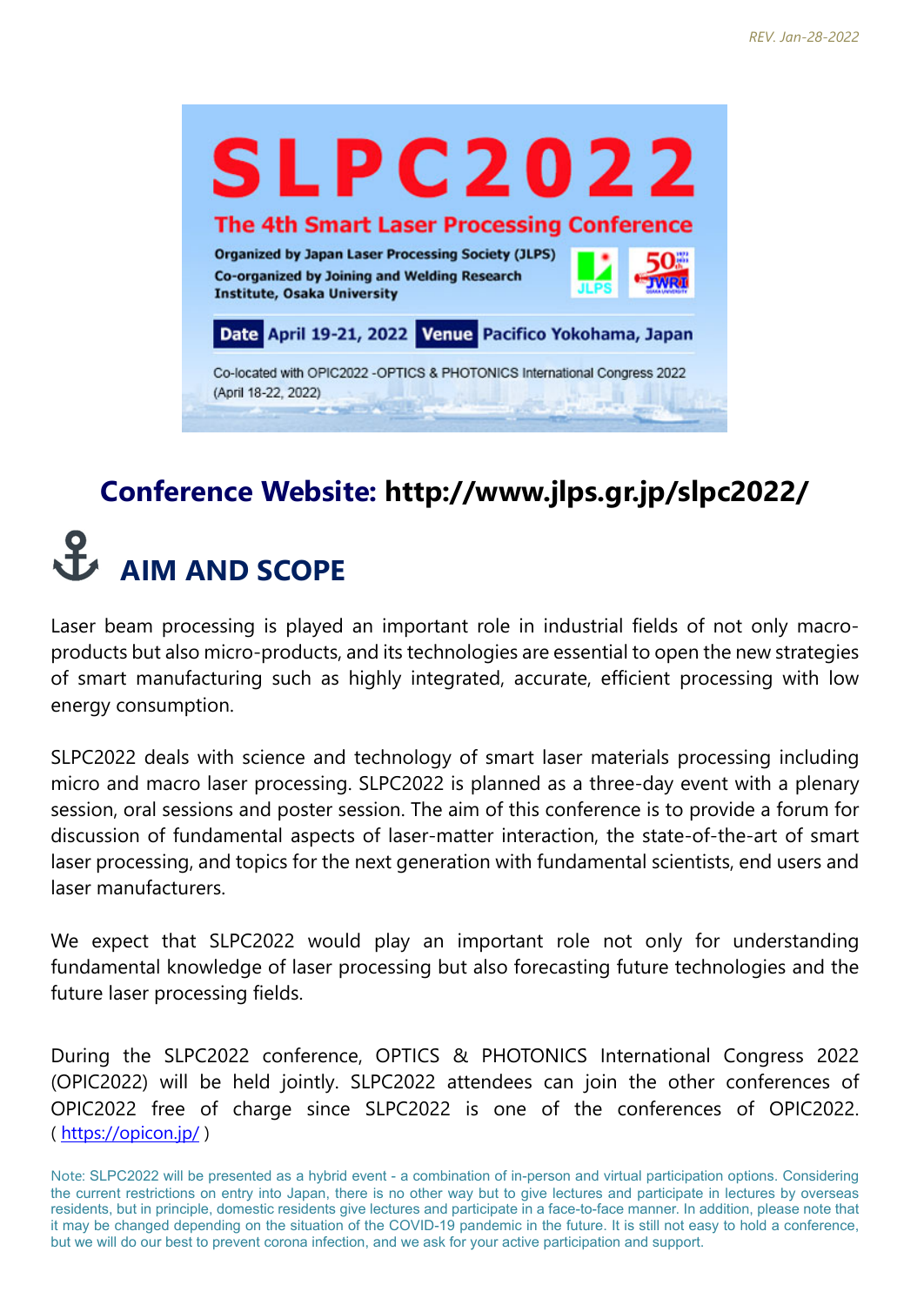# **TOPICS AND FIELDS**

- **•** Cutting
- **Welding**
- **Additive Manufacturing / Selective Laser Melting**
- **Cladding / Laser Metal Deposition**
- **Functional Surface Manufacturing**
- **Laser Peening and Related Phenomena**
- **Laser Polishing / Cleaning**
- **•** Short Wavelength Application
- **Micro Nano Processing**
- **Ultrashort Pulsed Laser Processing**
- **Advanced Lasers and Optical Technologies**
- **CFRP Processing**
- **•** Industrial Applications
- **AI / CPS Laser Processing**
- **High Power Blue and Green Laser**
- **Others**

## **IMPORTANT DATES**

| One-page digest submission due date<br>(Extended) | February 4, 2022        |
|---------------------------------------------------|-------------------------|
| <b>Early-Bird Registration</b>                    | On/Before April 7, 2022 |
| <b>SLPC2022 conference dates</b>                  | April 19-21, 2022       |

Online Submission & Registration: Available at the following OPIC2022 website.

 **One-Page Digest Submission: https://opicon.jp/submission/**

**Registration: https://opicon.jp/registration/**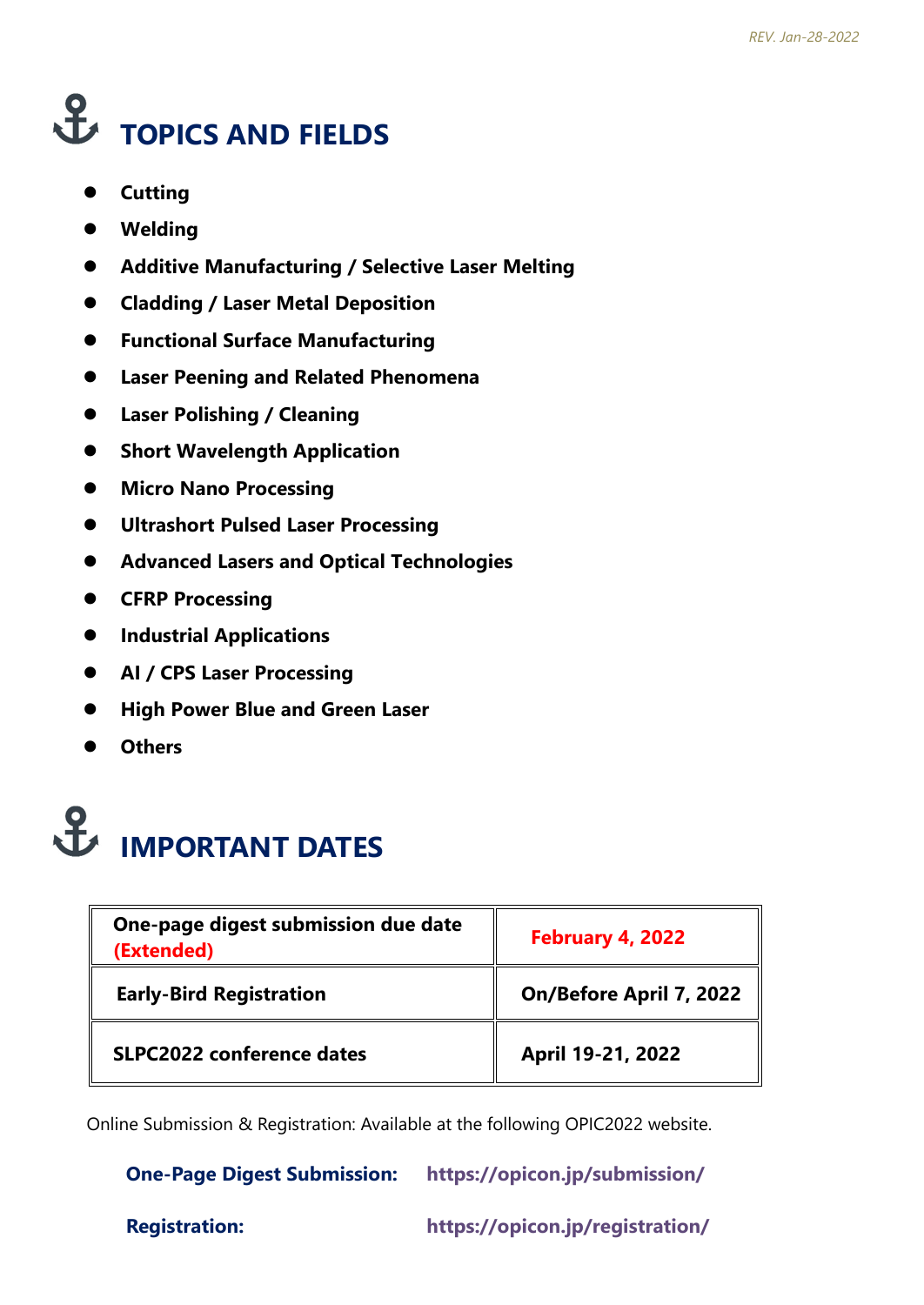### **E** INVITED SPEAKERS

#### **- PLENARY SPEAKERS –**

Professor Emeritus Reinhart Poprawe (Senior Advisor Fraunhofer Gesellschaft; Chair for Lasertechnology RWTH Aachen, Germany)

Prof. Yohei Kobayashi (The University of Tokyo, Japan)

Prof. Hideki Kyogoku (Kindai University, Japan)

#### **- INVITED SPEAKERS-**

Dr. Dinh Thanh-Hung (National Institutes for Quantum Science and Technology, Japan)

Dr. Satoshi Hasegawa (Utsunomiya University, Japan)

Dr. Yusuke Ito (The University of Tokyo, Japan)

Dr. Markus Kogel-Hollacher (Precitec GmbH & Co. KG, Germany)

Dr. Reina Miyagawa (Nagoya Institute of Technology, Japan)

Dr. Tsuyoshi Nakamura (TRUMPF Corporation, Japan)

Prof. Timotius Pasang (Oregon Institute of Technology, USA)

Dipl. -Ing. Markus Rütering (Laserline GmbH, Germany)

Mr. Natsuki Suzuki (Hamamatsu Photonics K.K., Japan)

Dr. Tomomichi Yasuoka (FURUKAWA ELECTRIC CO., LTD., Japan)

#### **COOPERATING SOCIETIES**

Deutsche Gesellschaft für Materialkunde e.V., DGM-Inventum GmbH, Germany Japan Welding Society, Laser Platform Association, Japan Smart Processing Society for Materials, Environment & Energy, Japan Swissphotonics, Verein Schweizer Laser und Photonik Netz VSLP,Switzerland The Association of Industrial Laser Users (AILU) , UK The Japan Welding Engineering Society, Japan The Laser Society of Japan Wissenschaftliche Gesellschaft Lasertechnik e.V. (WLT), Germany